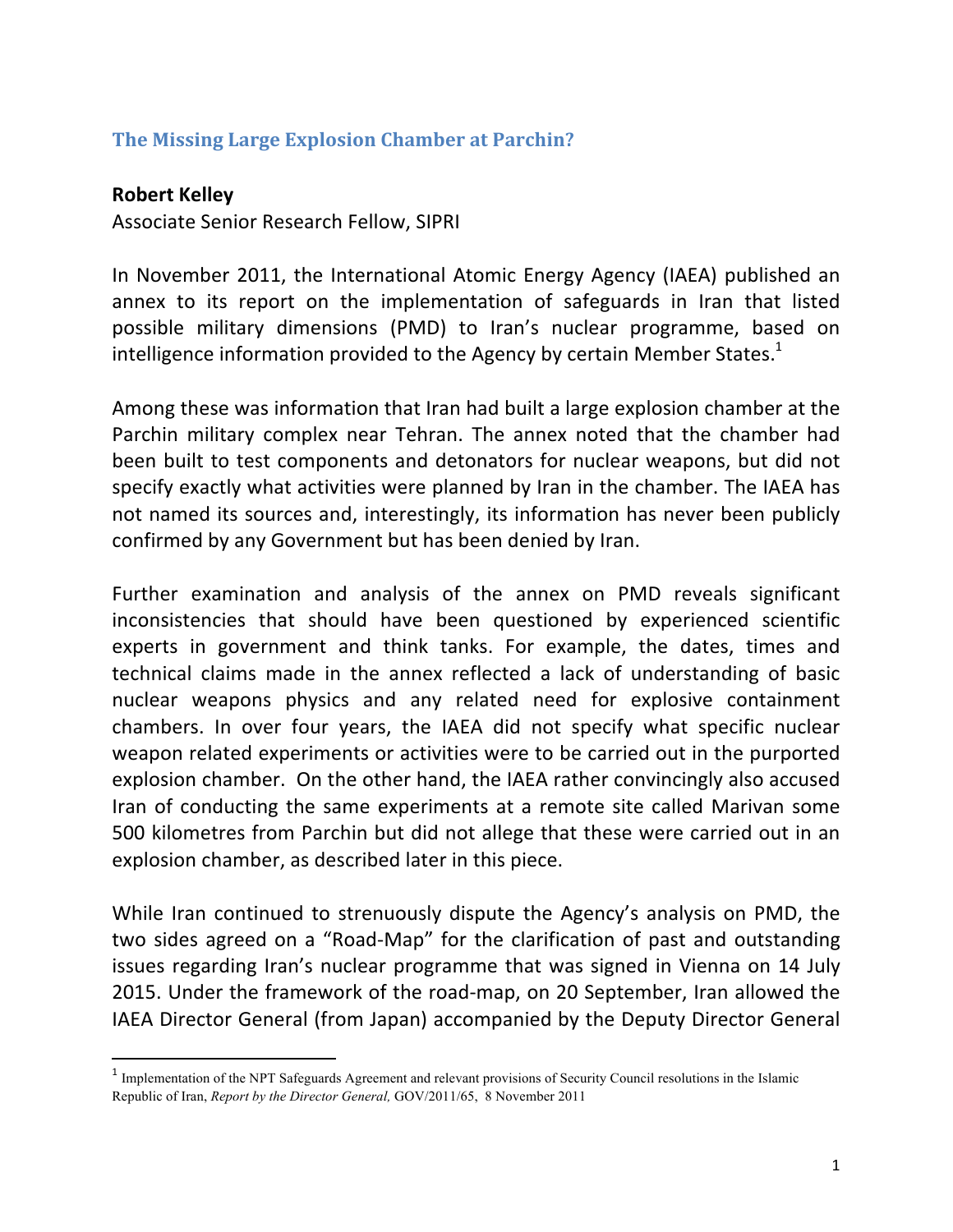for Safeguards (from Finland) to visit a building identified by the Agency as housing the alleged chamber. Following the visit, the IAEA released a statement noting that the two above-mentioned IAEA officials had "...entered a building which the Agency had previously only been able to observe using satellite imagery. Inside the building, we saw indications of recent renovation work. There was no equipment in the building ... [as stated in Agency reports to the Board], the extensive work that has been conducted at the location since early 2012 undermines the Agency's ability to conduct effective verification there". This, however, refers to external work at and around the building in question as noted below.

Critics of Iran's nuclear programme already are advancing the claim that the chamber did in fact exist but was dismantled covertly by Iran and the debris carted away without being detected by the ever-present reconnaissance satellites that have been continuously monitoring the particular building at Parchin. Reports are available in the public domain listing various external construction and landscaping activities in the immediate vicinity of the building. These have been analyzed by several experts as having no relation to any possible dismantling of equipment within the building.<sup>2</sup>

The fact that the Agency officials did not find an explosion chamber at the designated building at Parchin is not surprising since apparently the Agency had not done the basic scientific and technical analysis of the original anonymous intelligence information on PMD. A simple example being the acceptance of the claim in the intelligence information that the chamber was being designed in 1999 and 2000 and was installed in the building at Parchin in 2000.

The alleged explosion chamber consists of a high strength steel containment vessel some 19 metres in length and about 4.6 metres in diameter. The wall thickness of the vessel is not given but by analogy with similar Soviet systems, the purported chamber could weigh about 200,000 kilogrammes. The chamber itself was said to be enclosed by a reinforcing collar. The block of reinforced concrete surrounding the purported cylindrical steel vessel, or chamber, is some 9 metres long, and 7.6 metres wide and 7.6 metres high, weighing about 700,000 kilogrammes. Anonymous intelligence sources seem to agree on these

<u> 1989 - Johann Stein, fransk politik (d. 1989)</u>

 $2$  "The International Atomic Energy Agency and Parchin: questions and concerns," http://www.sipri.org/media/expert-comments/18jan2013\_IAEA\_Kelley.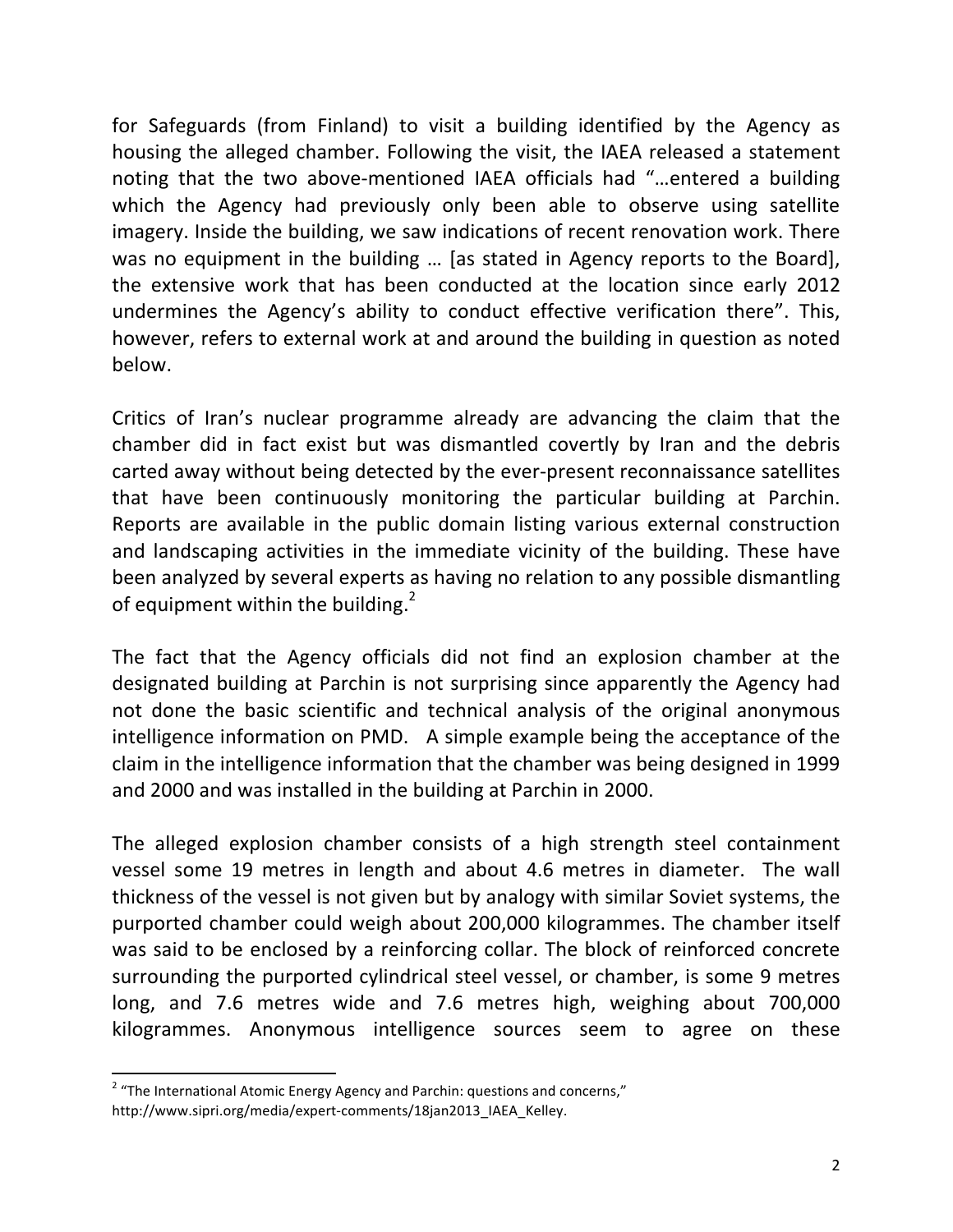dimensions to within a few centimetres. For comparison, the steel chamber would be 3 metres longer than a typical London double-decker bus and as large in diameter as the height of such a bus.

Any qualified civil or mechanical engineer can confirm that construction of a steel chamber of the size as alleged cannot be done in a few months and also that it would either need to be fabricated on-site and then enclosed in an engineered building or transported from the construction facility to the installation facility. The image below was taken around 1985 when a Soviet-built large steel sphere for making nanodiamonds with high explosives was being transported to Kazakhstan. $3$  The Soviet sphere and the alleged Parchin chamber differ in many respects but the magnitude is similar though the shape is not  $-$  the one at Parchin is cylindrical while the Soviet version is spherical (which is better suited to contain explosions). Clearly this is no small design and engineering enterprise.



The IAEA claimed that the explosion chamber and the block of reinforced concrete surrounding it were designed by a foreign consultant to Iran, subsequently identified as V. V. Danilenko – an explosives researcher in the former Soviet Union. He has written extensively on explosives and explosive engineering of materials, such as nanodiamonds, diagnostics and explosive hardening of construction steel such as railroad switches. In 2010, Danilenko claimed that he was designing such a chamber in 1999 and 2000 and that it would have steel reinforcing bars ('rebar') and engineering design confirms this logic; however, he did not say whether it was ever built and did not connect it to Iran.

<u> 1989 - Johann Stein, fransk politik (d. 1989)</u>

 $3$  Explosive Content: Re-examining the mystery of Azgir, Jane's Satellite Imagery Analysis, 18 August 2014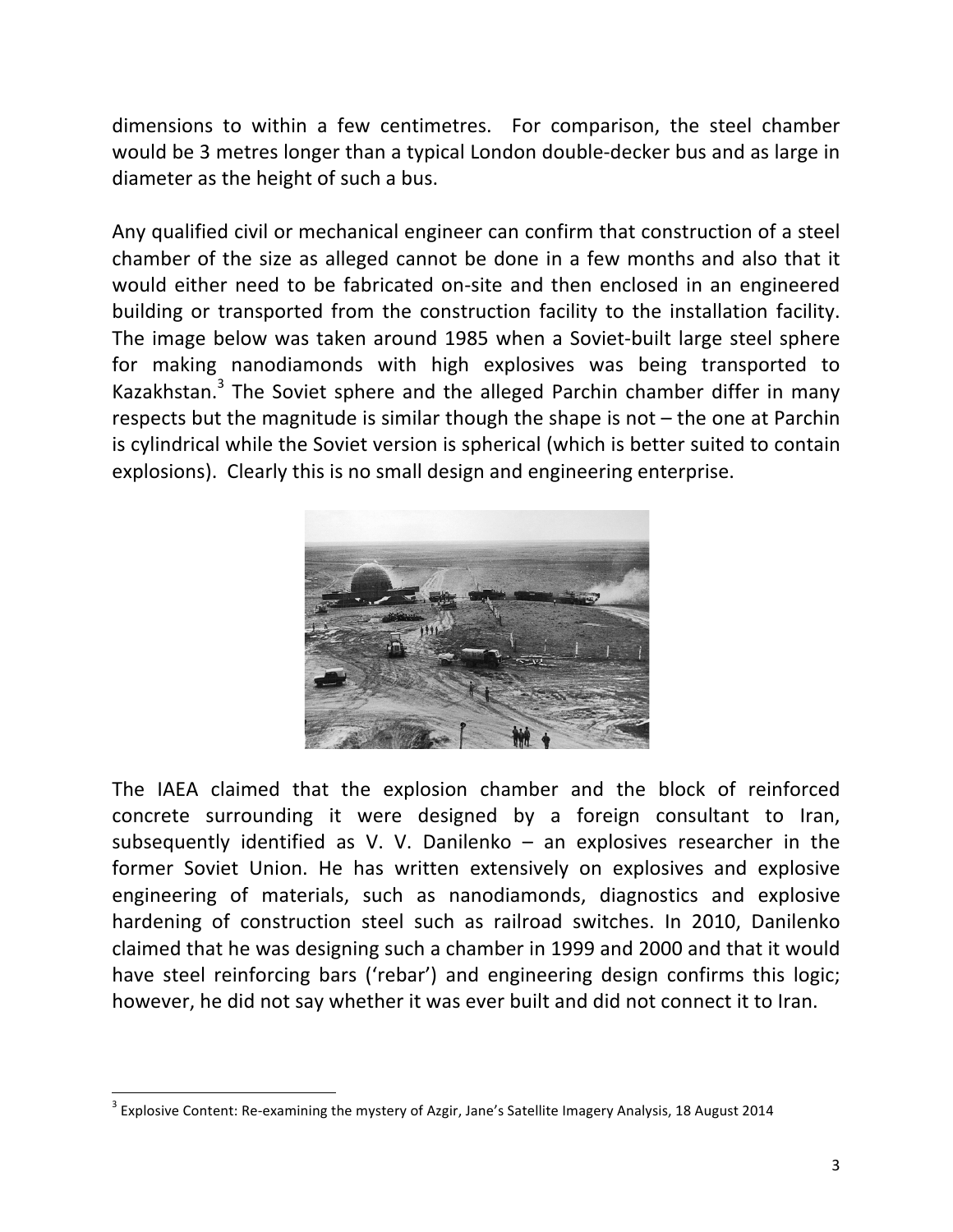Here are two artist's concepts of the chamber in its protective building. It is worth remembering that no reliable or authentic images of such a chamber at Parchin have ever been publicly revealed.



Such a large and heavy steel chamber could not be easily removed without first destroying the concrete block surrounding it. The block would be heavily reinforced so that it helps the steel vessel contain a postulated (not proven) blast of 70 kilogrammes of high explosives, as claimed in the annex on PMD. The IAEA annex stated that the chamber was not for compressing carbon into nanodiamonds. Instead, it noted that the chamber likely was to be used for multipoint initiation experiments to test potential explosive hemispheres for a nuclear weapon. The purpose according to the IAEA was to contain within the chamber any uranium that might be used in the explosions conducted inside the chamber. Traces of uranium at the Parchin site might be interpreted as proof of nuclear weapons research, except that the hemispheres used in multipoint initiation experiments in fact do *not* use uranium at all. Any experienced nuclear weapons expert can confirm this. Hence, the real purpose of the purported chamber still remains in some significant doubt. The steel vessel likely is not strong enough to contain a massive blast of 70 kg on its own. The concrete block would have to be reinforced with enough strong crisscrossing steel reinforcing bars that it could contain the blast elastically without cracking or deforming. The mass of rebar inside the concrete block would make dismantling it a very cumbersome and challenging task. Artists' concepts of the purported chamber at Parchin show a concrete block with square sides  $-$  a rectangular solid block.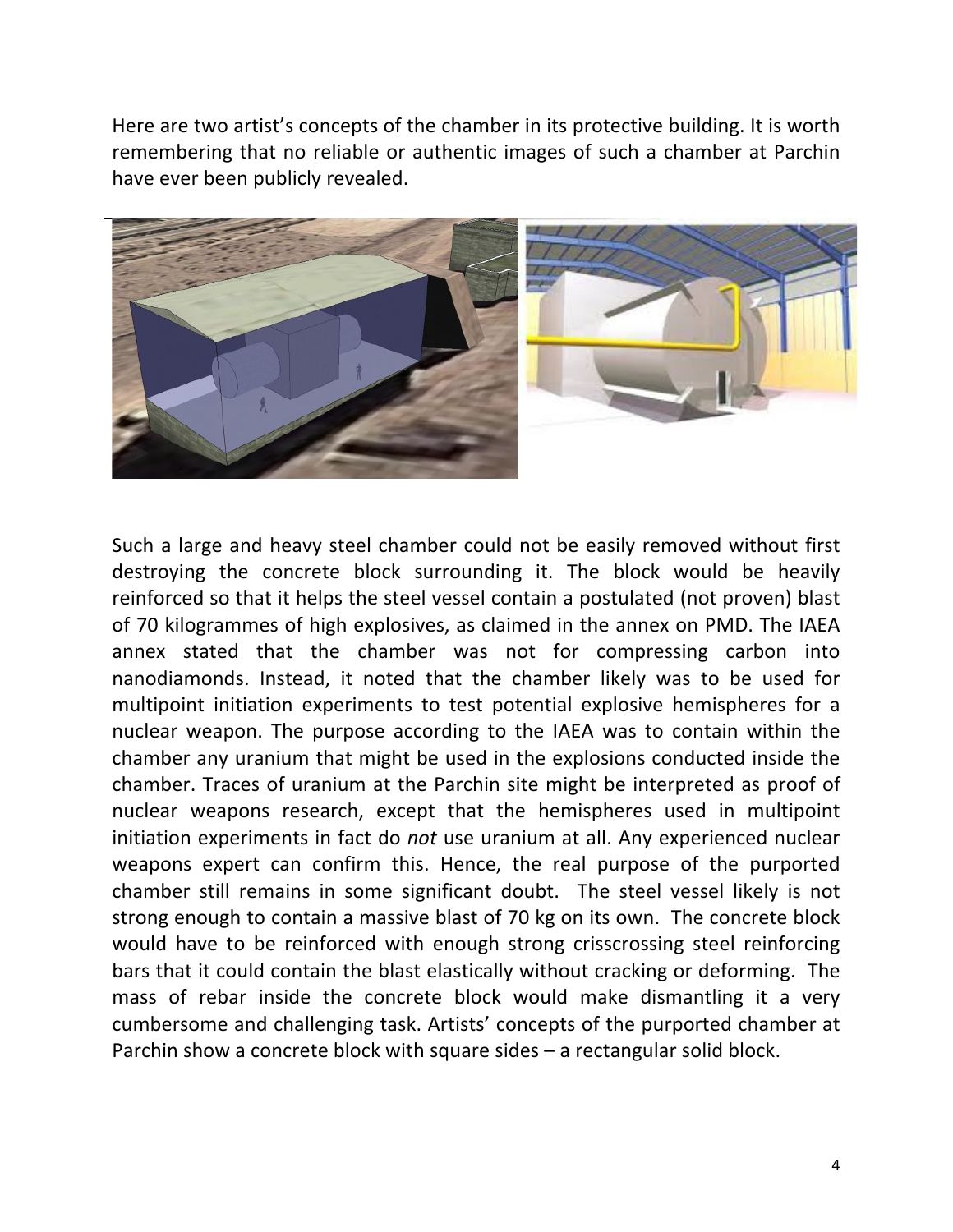To destroy the concrete block, the best choice would be to use explosives and cutting torches, however, the suspect building at Parchin has not been blown up.



The generic image above from the Internet shows the kind of steel reinforcement that would be inside the concrete block. Once this matrix is filled with strong concrete, the dismantlement engineers would be faced with breaking out each cell of concrete individually and cutting the reinforcing steel at every opportunity as it is exposed. There no doubt that this is possible but is it probable? There are no satellite images of dozens of workers and dump trucks converging on the Parchin site for a long enough period of time to undertake this daunting task. They would need to have been so successful that the IAEA Director General would not see any trace of the foundation for a 700,000 kg massive concrete structure during his visit. The next image shows the relatively simple task of destroying a reinforced concrete building using physical impact. Destroying a solid concrete block of similar height and width is not a trivial undertaking.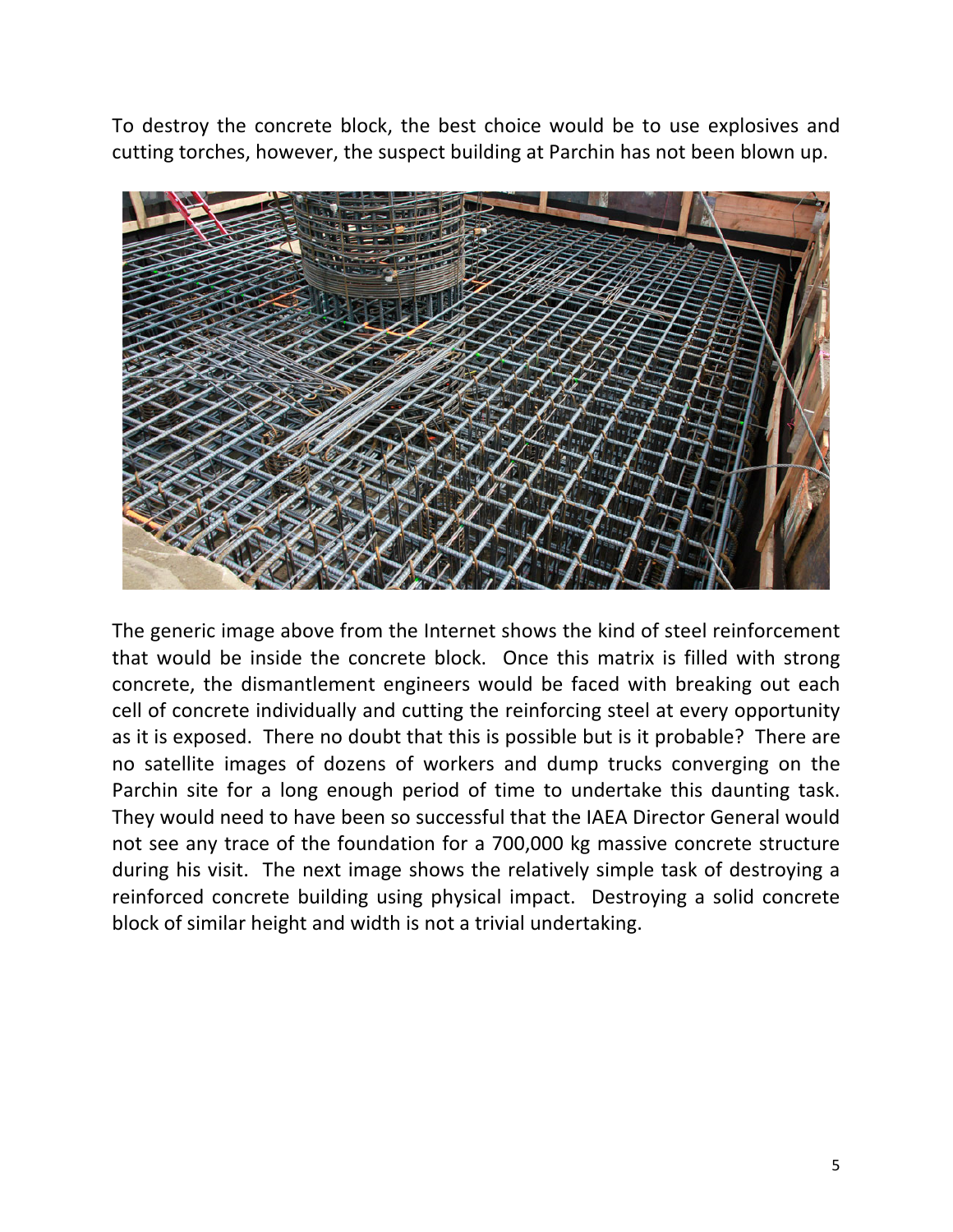

While the concrete block is being destroyed, other workers would need to consider the task of dismantling the 200,000 kg steel chamber. Based upon other chambers designed for explosive containment, the walls of this steel chamber would need to be about 70 mm to 100 mm thick. It is alleged that this chamber was to have been built at the Azarab factory in the town of Arak in Iran. A review of their promotional website gives no indication that this company is capable of providing the forgings, machining and welding associated with such a huge steel object. The purported chamber is the approximate size of a nuclear reactor pressure vessel, something Iran has not shown it can build indigenously. Very few industrial countries can.

Cutting and removal of the thick steel would require heavy lifting capability. Pieces could be removed and placed on the floor using cables or possibly magnet fixtures. Hopefully the IAEA officials who went into the building will note in their report whether there was an overhead crane and what was its lifting capacity. If the crane is gone, the capacity can be estimated by analyzing the vertical members of the building and their load carrying capacity along with any crane rails. Once cut up into something like 200 one thousand kg pieces the purported chamber could be trucked away along with the 700,000 kg of concrete and rebar debris. It would also be useful if it were revealed how big the doors into the building are.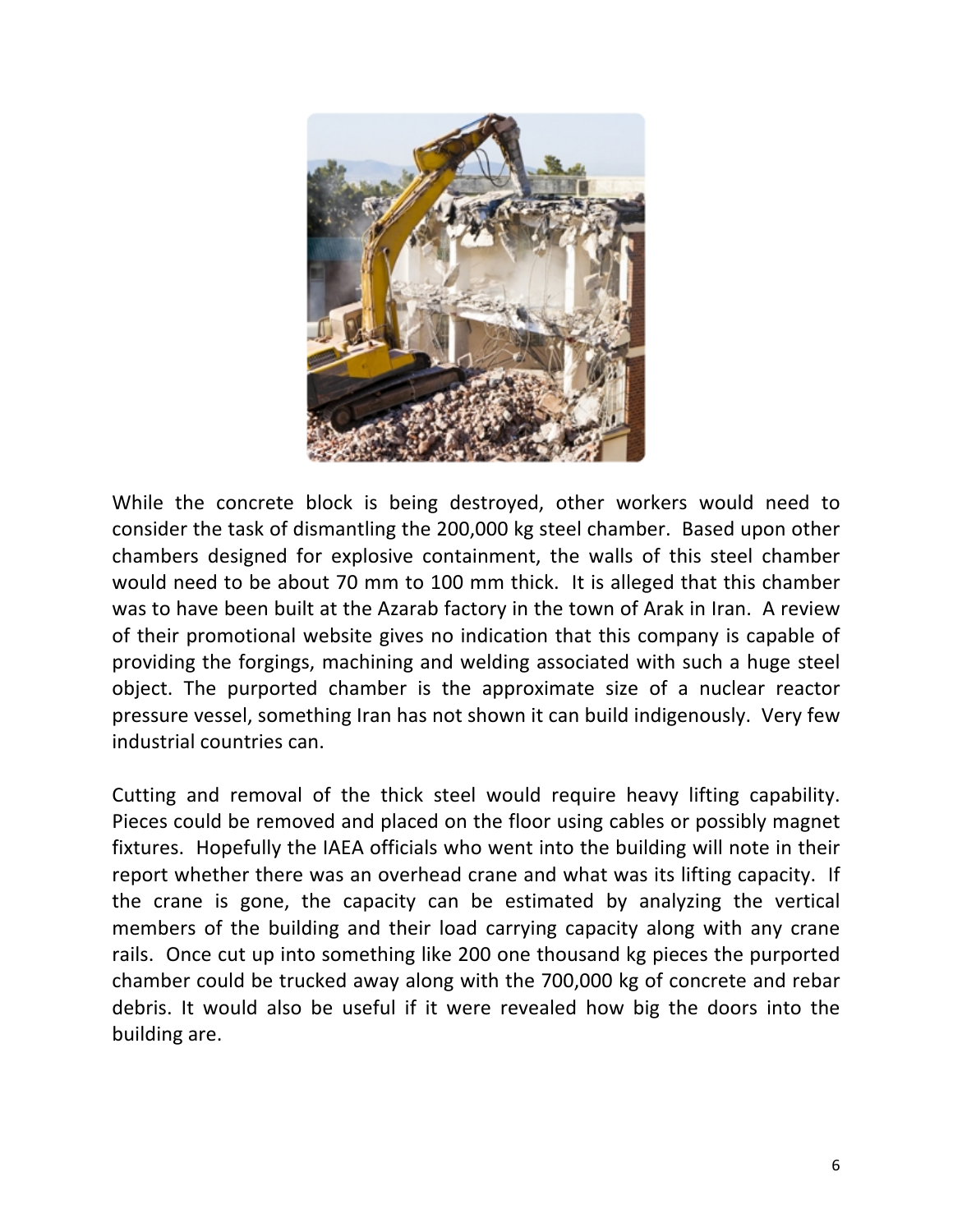A removal operation would be obvious to an observer using panchromatic satellite imaging, supplemented by Synthetic Aperture Radar (SAR) and many forms of multi-spectral imaging. The fact that this has never been observed is not surprising since logic dictates that Iran could never have built the chamber in the first place. Although the United States and other countries have the huge imagery resources to watch the Parchin building several times every day, nothing of the sort has been reported.

That leaves a final conundrum: as reported by the IAEA based on satellite imagery, why did Iran renovate the site, remove some minor structures, insulate the buildings, repave one side of the site and add a sun shade over an entrance to a nearby unidentified building? Note too that Iran neglected to carry out these activities in a 360° circle around the building so clearly they were not "sanitizing," that is removing traces of nuclear material. The most likely answer is that Iran was testing the quality of IAEA's intelligence analysis capabilities and sources. Iran demanded that the IAEA produce evidence of the existence of a massive concrete block and chamber at Parchin. IAEA could not produce any evidence. Iran therefore was able to conclude that there was no evidence to support accusations about Parchin. The Agency's claim was most likely based upon intelligence information on a book that described a future project in Russia and was unrelated to Iran. Such an assessment brings to mind the so-called "curveball" allegations made in February 2003 by the-then US Secretary of State Colin Powell showing at the United Nations a computer generated view of purported mobile biological weapon laboratories in Iraq, which turned out to be false and the work of an Iraqi defector.

The 2011 annex on PMD, describes the general need for such a chamber and refers to nuclear weapons development experiments that IAEA analysts thought were necessary. The annex describes those experiments in some detail, such as to test components and detonators for nuclear weapons. In the same description of the experiments, it is said very clearly that experiments also were done at another site called Marivan, 500 km away from Parchin. There was no claim of a chamber at Marivan that is located close to the Iraqi border and much easier to access for intelligence services than Parchin. When Iran offered several times to take IAEA to Marivan to inspect, the IAEA declined; a telling indication subsequently that there was little if any confidence in the information on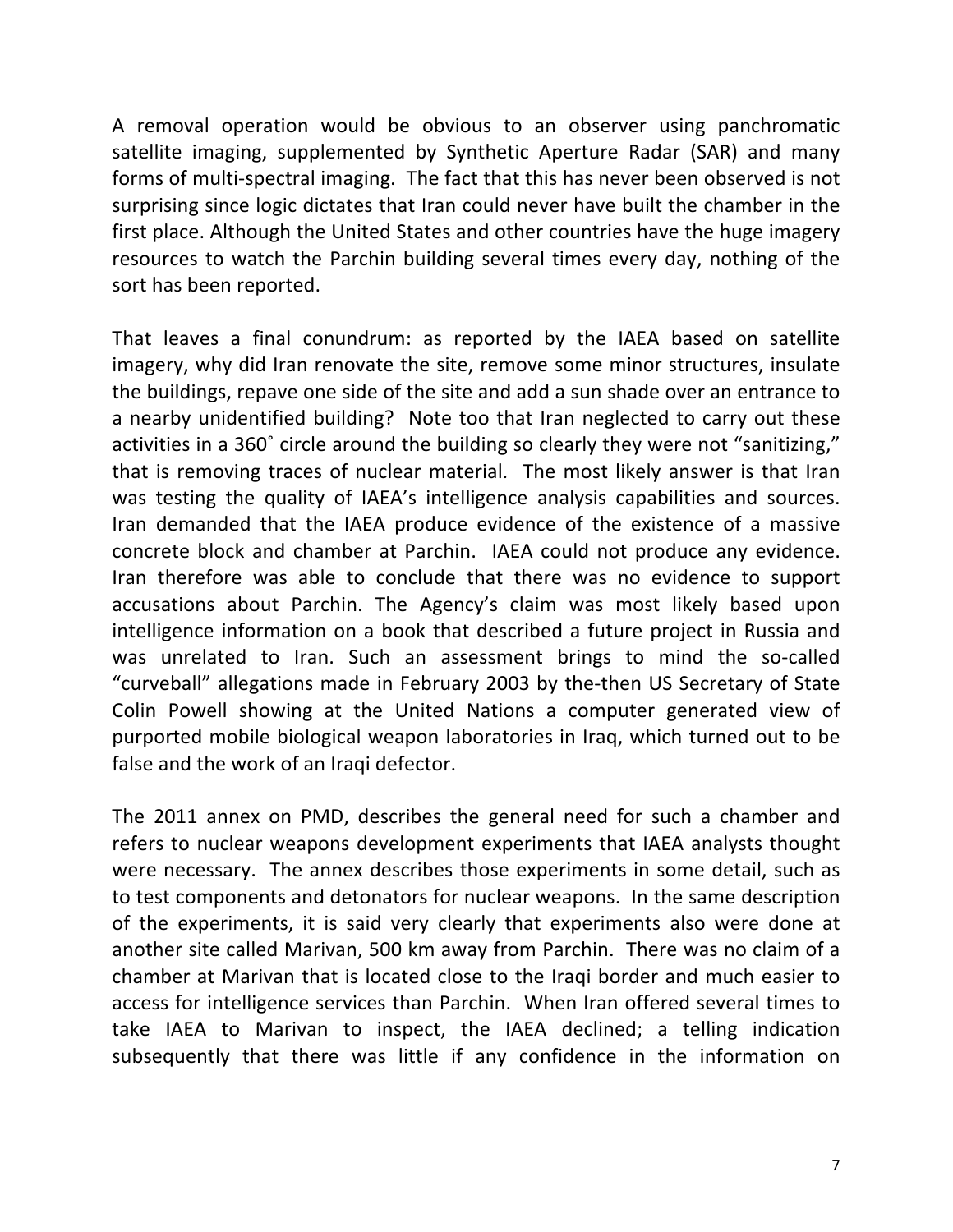Marivan. It would have been advisable at this point to have conceded that there had to be no confidence in the intelligence information provided to the Agency.

Iran seems to have learned that IAEA analysis regarding allegations of PMD is not necessarily rigorous and impartial. The contradictory analysis of satellite imagery, the failure to produce credible timelines of chamber design and fabrication, and to sort out vague information from hard evidence, all point to the fact that as an international organization the IAEA is not structured to do competent intelligence or nuclear weapons analysis. The IAEA of course is well structured to verify the correctness and completeness of declarations about States' nuclear materials holdings and nuclear energy related activities.

Claims about the purpose of the alleged experiments at Parchin are not consistent with the logic of nuclear weapons design and testing. Containing explosive experiments involving small quantities of uranium is unnecessary, counterproductive and expensive. Such contained explosive experiments make sense only in States where such testing has to be done in populated areas or when plutonium is used. This is not the case at Parchin, although the alleged chamber facility does sit beside a divided highway and has minimal security. It does not even take advantage of the excellent opportunity for concealment that the hills and bluffs of Parchin could provide. Hence, the 2011 annex and follow-up on PMD are severely lacking in technical rigour and allow Iran to measure the remote sensing capabilities of the IAEA to draw technical conclusions. No doubt, this influenced Iran to insist upon taking samples at Parchin in September rather than let IAEA use its own materials.

The new administration at the IAEA chose to include information in its November 2011 annex on PMD in Iran that was suspicious from the beginning and should never have been published without proper competent analysis. Worse still, the same annex includes other information that comes from the same anonymous sources, for example, about Marivan and an alleged nuclear test site. It is instructive that the previous two Directors General prior to 2010 learned to be very cautious about accepting anonymous intelligence information and basing any analyses on it, thus they avoided exposing the Agency to releasing faulty and incomplete analyses or findings. The final report on Parchin has yet to be written, but it seems that such a report may have to contradict the assertions in the November 2011 annex possibly leading to embarrassment and a mark on the